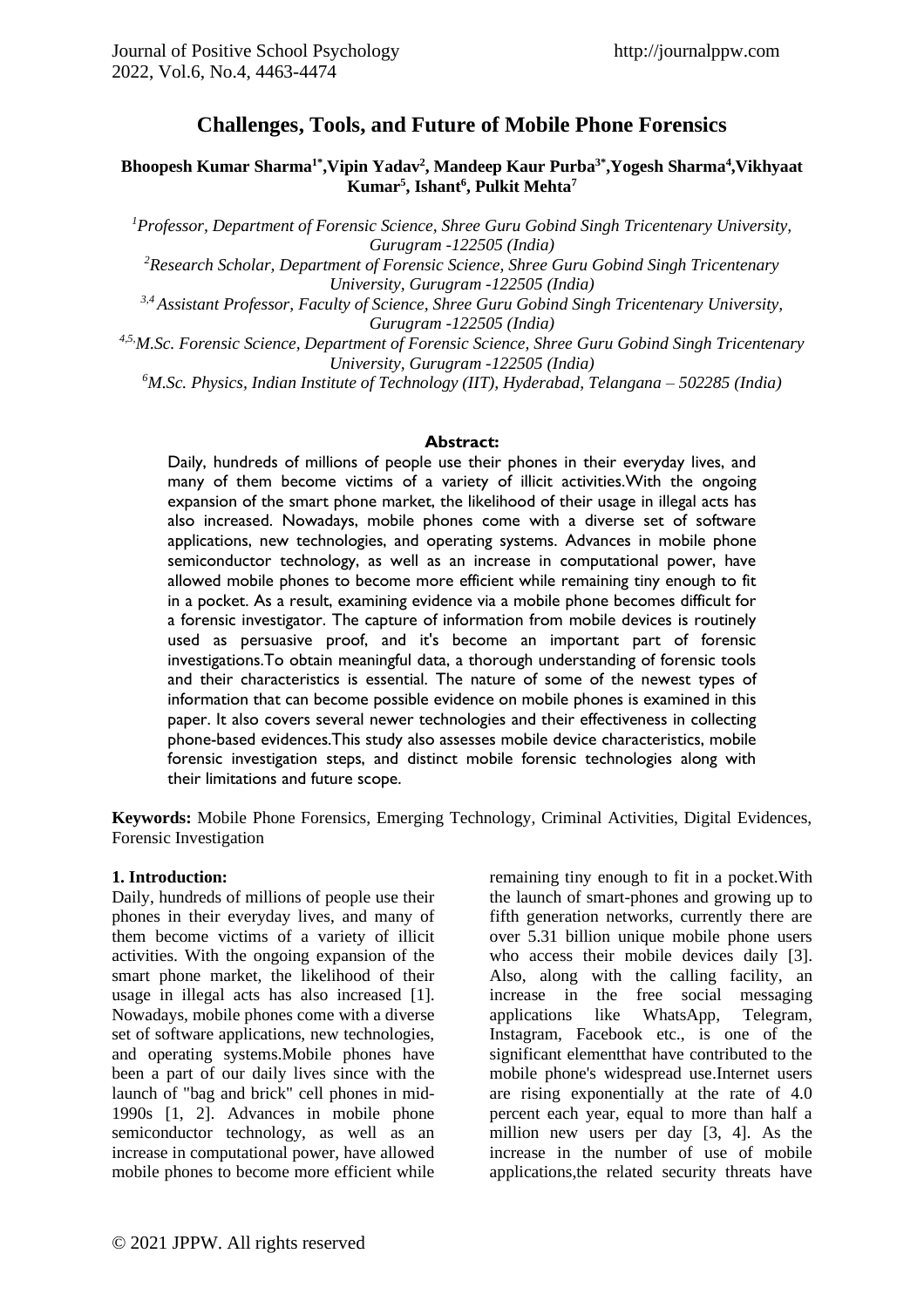also increased at an exponential rate. In the last few years, the amount of mobile transactions has increased fourfold, and cyber criminals are now targeting mobile users to steal data and money through online and internet fraud methods [4].

According to analysts, the culture of taking personal gadgets to work and accessing corporate data on mobile devices has increased the danger of security breaches.Fake apps on the Google Play Store are one of the most common ways for cyber thieves to attack online.There are instances of using several free mobile applications for forensic purposes as well for measuring the crime scene and other evidences digitally [5]. However, these freeware again may pose a great security impact when downloaded from open sources or un authentically.Users that are duped into installing these have their information stolen.According to McAfee, many of these fraudulent programmes are based on famous smartphone apps. For example, the game Fortnite has over 200 million players worldwide and has received over 60 million downloads, and a slew of fraudulent apps posing as alternative versions of Fortnite have sprung up [6].Cybercriminals are also continuing to develop new distribution channels, ranging from phishing SMS messages to applications with real-world functionality that allow malicious payloads to avoid app store security checks.As banking becomes more integrated into mobile device usage, attackers have begun to incorporate more complex features into their mobile banking malware. They take more than just credit card data and get around security procedures by staying under the radar.Information can be found in abundance on mobile phones. The most apparent sorts of data which may be accessed from a cell phone are phone records, call logs, and SMS [6, 7].

Cyber security firms have even begun collaborating with mobile device manufacturers in order to protect consumers'

security. McAfee, for example, has strengthened its ties with Samsung and Türk Telekom [7]. The collaboration with Samsung will help protect users from cybersecurity, which come pre-installed with McAfee VirusScan anti-malware protection.In its Internet Security Threat Report, another cyber security firm, Symantec, notes that cell phones may be the biggest espionage instrument ever devised. According to the business, a smartphone with a camera, a listening device, and a GPS tracker collects more data from the user's location.The data received from the Mobile Device by the forensic tool is evaluated to the baseline to assess the efficacy of the cell Phone forensic tool. Subscriber Identity Module, sometimes known as a SIM card, is the most widely used identity module today [8].

It's utilised to maintain personal data distinct from the real phone or tablet, as well as to save contact information, names, and communications networks, and to enable phone ubiquity. One of the major practical issues confronting digital investigators is that it is often difficult to determine which evidence source will be relevant to an investigation at the outset of an investigation. Even though the evidence is found, determining which source of evidence is important to an inquiry is typically challenging.

### **2. Digital Forensics Vs Mobile Phone Forensics**

Digital forensics refers to procedures that can be used to identify and detect evidence from digitally committed crimes [9]. This information is gathered in order to present it in a court of law. In layman's terms, Digital Forensics is called into action whenever a digital crime or a crime involving computers occurs. Furthermore, digital forensic is divided into several categories as discussed in figure 1.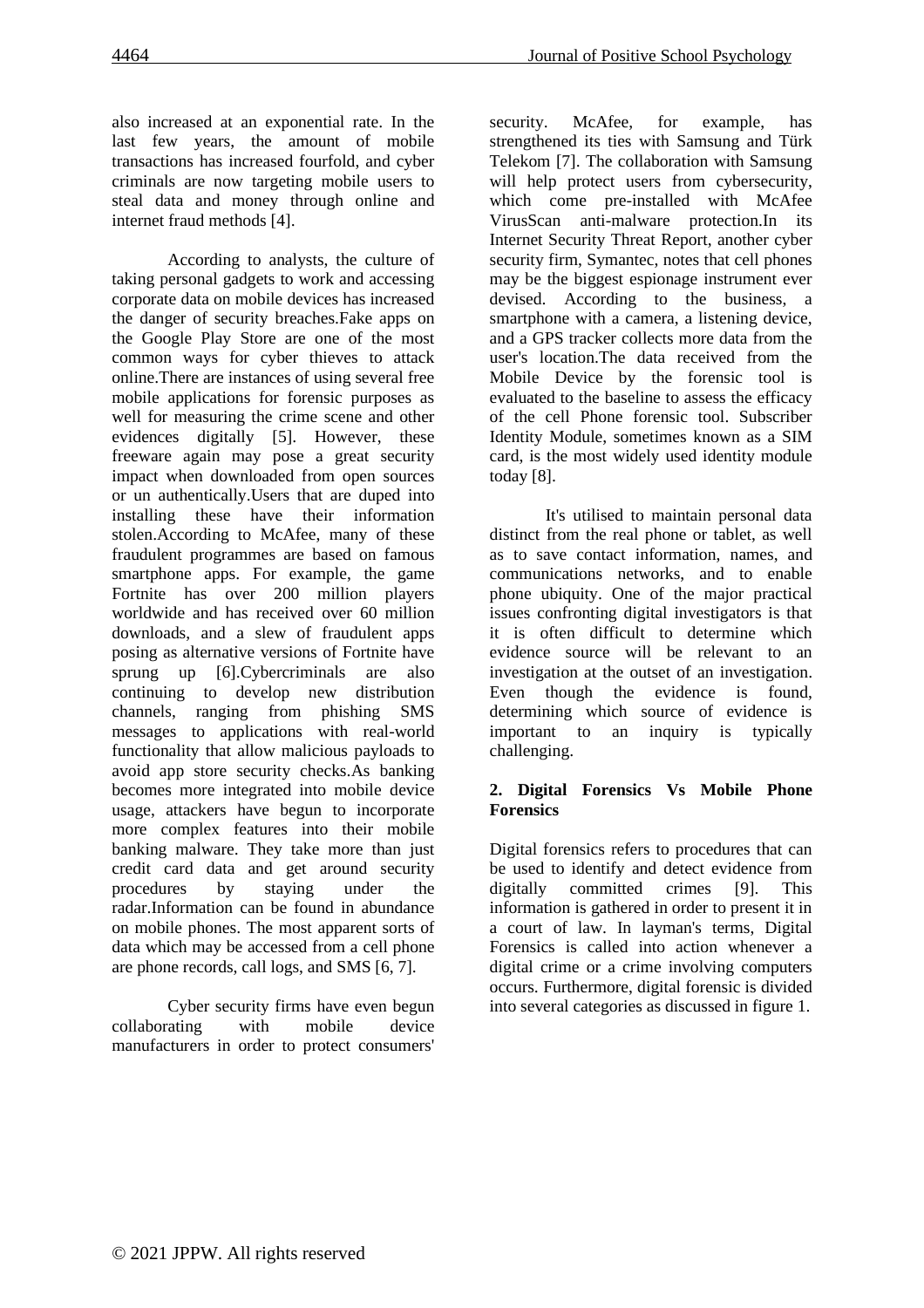

Fig 1: Components of Digital Forensics

Mobile Device forensics is becoming increasingly relevant as the usage of mobile devices becomes more popular, because mobile systems are commonly identified at scene of the crime, this is a good idea. " "The art and science of obtaining digital evidence from a smart phone utilising established procedures in forensically" is considered as Mobile Phone Forensics, says the National Institute of Standards and Technology [9, 10]. This is a difficult condition to meet because mobile phone model release cycles are short, and operating systems and hardware come in a wide range of variations and kinds. Similarly, in a company internal audit investigation, to a criminal investigation case that is widely observed in law enforcement, forensics is employed in a variety of contexts. Many crimes and other wrongdoings make forensics vital to making the world a better place.As part of digital forensics, mobile device forensics tries to retrieve or acquire data and evidence from smart phones and other comparable devices used in daily life as shown in figure 2.



Fig 2: Process of digital evidence analysis

Investigators can use Mobile Device Forensics to answer questions about a given issue connected to Mobile Device-based communication [11].The key contrast between digital forensics and smart phone forensics is that mobile device forensics requires dealing with a variety of different hardware and software standards, making the creation of a universal standard instrument nearly impossible [12].Figure 3, discusses about the various steps followed during the digital forensic life cycle. Because embedded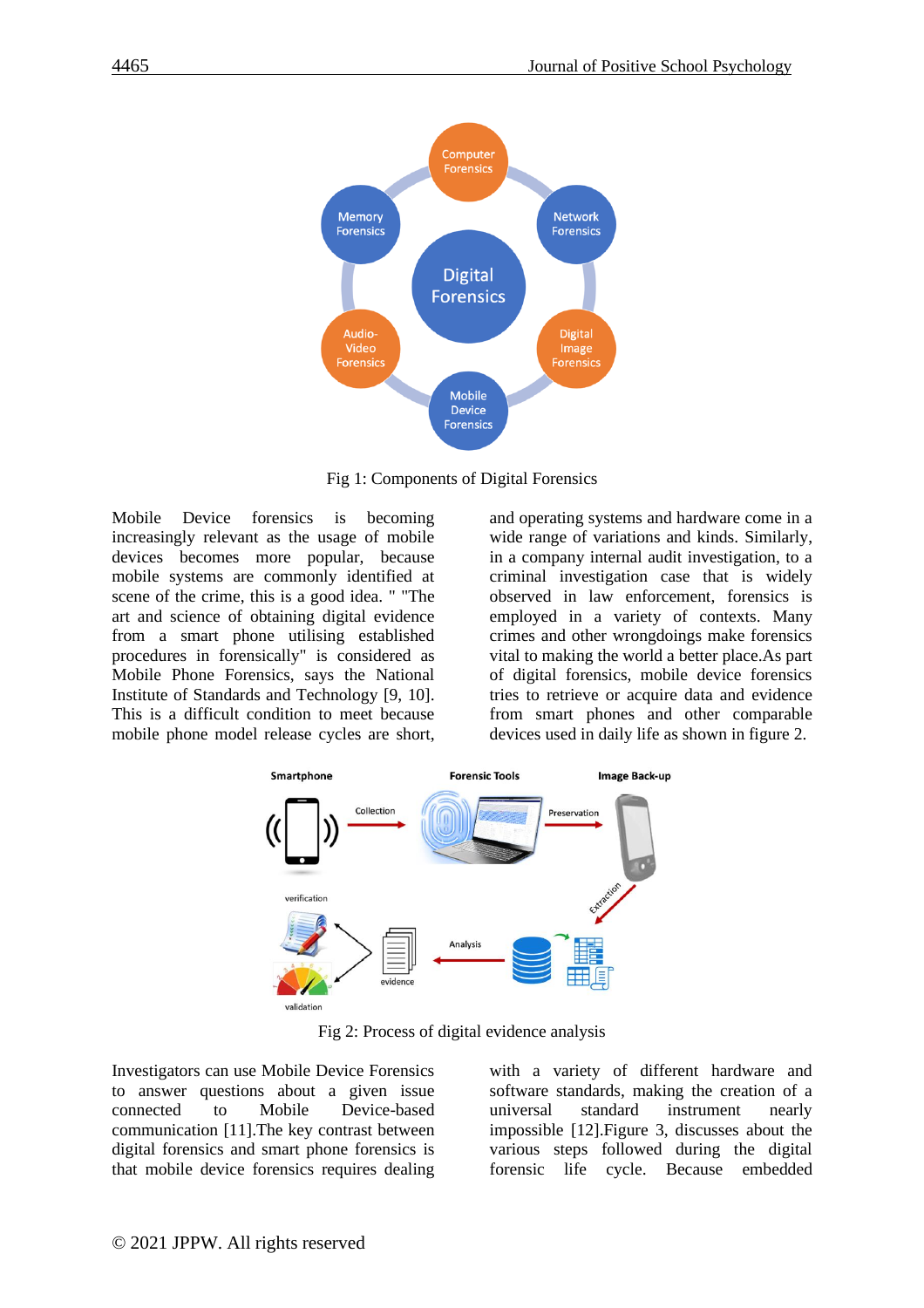software in mobile devices is more specialised than PCs, data retrieval methods are nonstandardized, necessitating a large number of alternatives. With new generation phones hitting the market at an increasing rate, and also new firms entering the market with their own proprietary software, tackling the issue where a mobile device is implicated in crime has become even more challenging. The goal of a smart phone forensic tool is to retrieve device information without causing it any harm. Important updates should be provided

via the tool in a timely manner to keep up with the fast changes in Mobile Phone operating systems [12, 13]. There are forensic and nonforensic tools, each with its own set of difficulties and solutions. Ring tones, programmed replies, streaming video, still pictures files, email alerts, miscellaneous documents and file systems, and geolocation are all capabilities of a contemporary phone that might be relevant in a forensic investigation.



Figure 3: Steps and phases during a typical Digital Forensic Investigation

Computer forensics and smart phone forensics both attempt to correctly collect and analyse data from a device. While the purpose is the same, the challenges are dramatically different.

In computer forensics, the most common operating systems (OSs) are Windows, Mac OS, and Linux. In mobile forensics, operating systems are frequently upgraded, necessitating constant monitoring to keep updated. Because mobile devices are built to travel, they are always in contact with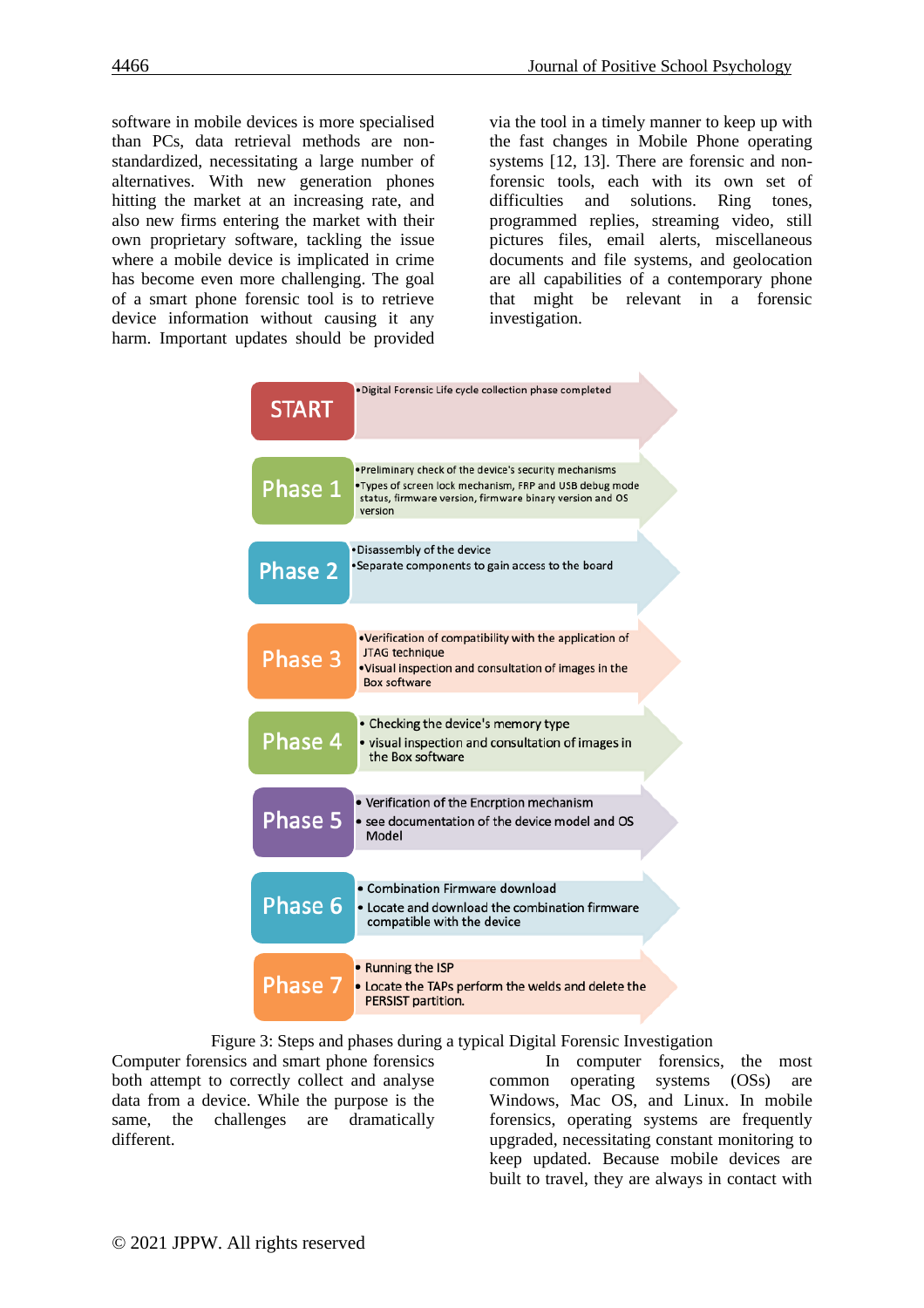the outside world [14]. As a result, effective evidence processing is critical to avoid data contamination. Cell phones, for example, may be remotely directed to erase all of the data stored on them. Mobile device investigators

could lose everything if the phone is not properly isolated from wireless transmissions.Different levels of data extraction and their advantages and disadvantages have been discussed in Table 1.

Table 1: Different levels of data extraction and their advantages and disadvantages

| S.No. | <b>LEVEL</b>                                              | <b>ADVANTAGES</b>                                                                                                                         | <b>DISADVANTAGES</b>                                                                                                                                              |
|-------|-----------------------------------------------------------|-------------------------------------------------------------------------------------------------------------------------------------------|-------------------------------------------------------------------------------------------------------------------------------------------------------------------|
| 1.    | Manual<br>Extraction                                      | Doesn't require a specialized tool;<br>minimal technical complexity                                                                       | Time-consuming for large volumes<br>of data; risk of inadvertent data<br>modification; doesn't recover<br>deleted data; likely infeasible with<br>damaged devices |
| 2.    | Logical<br><b>Extraction</b>                              | High level of data abstraction; low<br>technical complexity                                                                               | <b>Risk</b><br>of<br>inadvertent<br>data<br>modification; limited access to data<br>(remnants)                                                                    |
| 3.    | Hex<br>dumping/Joint<br>Test<br>Action<br>Group<br>(JTAG) | Achievable<br>though<br>standard<br>interfaces;<br>handles<br>connectivity<br>devices with minor damage; allow<br>access to data remnants | Data parsing and decoding can be<br>difficult; no guaranteed access to<br>all memory sections; invasive<br>device access (JTAG); requires<br>extensive training   |
| 4.    | Chip-off                                                  | Provides a complete binary image<br>suitable<br>for<br>traditional<br>more<br>analysis                                                    | Risk of causing physical damage;<br>requires extensive training                                                                                                   |
| 5.    | Micro read                                                | Viable last-resort option                                                                                                                 | intensive<br>Very<br>and<br>resource<br>technically challenging                                                                                                   |

Solid-state non-volatile memory is utilised in cell phones as it consumes less energy, is lighter than a hard disc with the same data storage, and is less sensitive to breakage from shaking (Regan, 2009).There are no platters or moving components in solidstate drives. While the main procedure and methodology for analysing a hard disc drive also apply to solid state drives, there are a few differences that might aid or hinder an investigator [15]. Magnetic charges are not written to a device by solid-state SSDs. They instead store one electron's energy in a series of gates that represent ones and zeros.Because the drive's writing capabilities is limited by the gate mechanism, the Flash Transition Layer selects where data is recorded to and regulates the use of gates.This feature favours the investigator since data can remain much longer because the drive can resist writing back to the

deleted material to extend the gate's life. Furthermore, when the device is switched off, the volatile memory's live contents may be copied to the non-volatile memory for storage.Solid-state, on the other hand, may provide a dilemma for investigators since properly deleted data cannot be recovered[3, 15].

#### **3. Cyber Threats Associated With Smart Phones**

The number of persons who conduct cybercrime or crimes employing digital technology is increasing as the number of electronic gadgets increases. These innovations, whether it's an iPhone or a flip phone, have had and will continue to have a significant influence on society [5, 15].

While most people have become accustomed to having practically whatever they desire at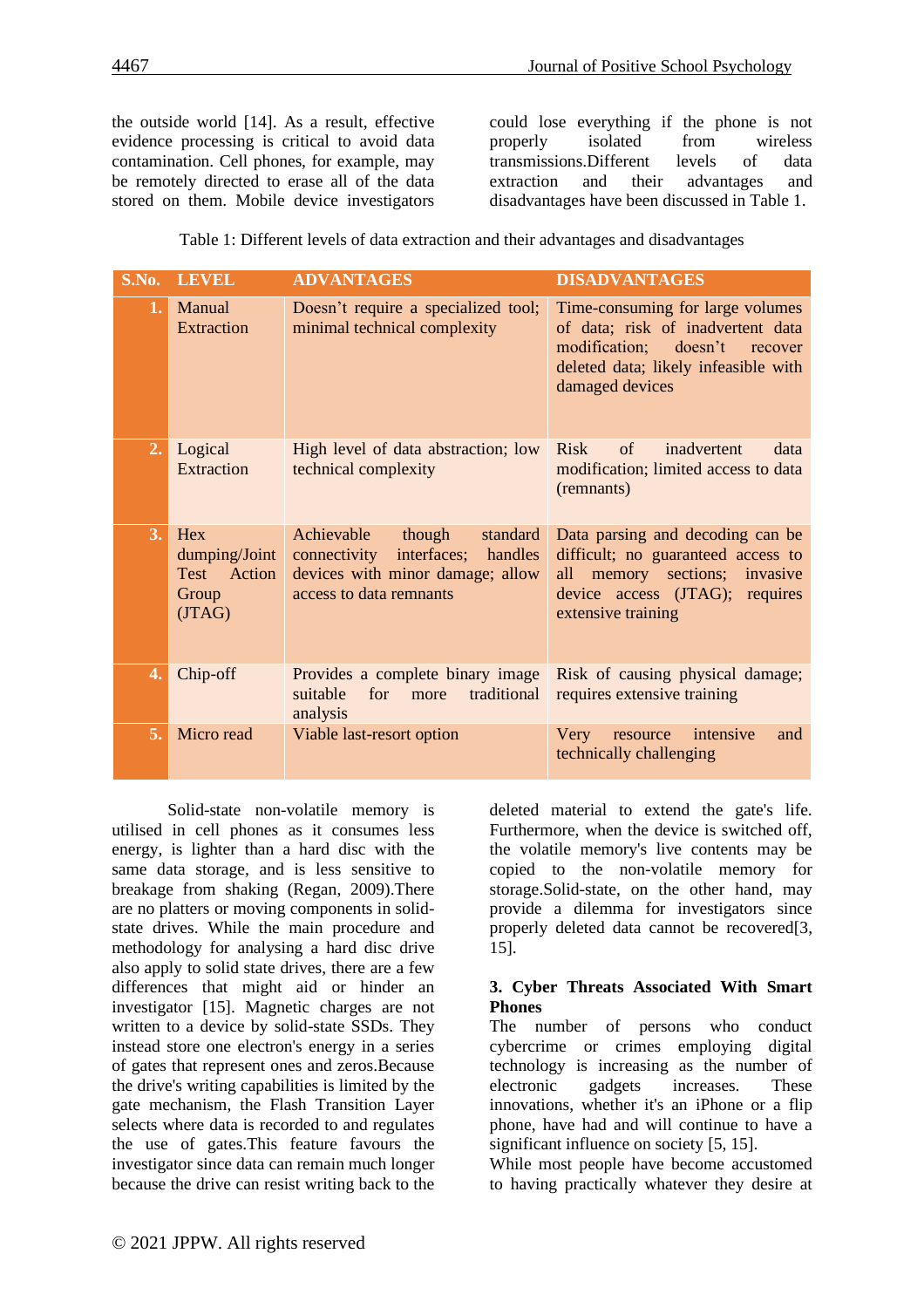their fingertips, fraudsters are hard at work establishing their fraud operations. Smishing, phoney networks, rogue programs, and grayware are just a handful of the sneaky cyberthreats that have evolved over time to trick vulnerable users - some of which consumers may not even be aware of.

#### *3.1. Cell Phone Acquisitions:*

Smartphones are essentially portable computers that hold a wealth of data. Some acquisitions will yield more than others due to variances in cell phone designs.Mobile devices may be able to collect the following data types:Contact information, Call logs,Images and videos, as well as sms messages,Voice (voicemail, songs, and so on), Geolocation position, and so on. Mail, Memorandums (notes), Planner, Files, Browser History, and Apps (social media, user behaviour, etc.). Due to the difficulties of keeping up with the steady flood of new phones and the advancement of technologies that comes with them, there is no one-size-fits-all strategy for obtaining mobile phone data [16].There are four primary types of cell phone purchases:

- Screen captures: The contents of the phone's screen are photographed using a camera.Cell phone data is often the only way to keep it private.
- Logical analysis is the process of extracting the data on your mobile phone that you can see and access.This is the most used method nowadays.
- Physical analysis: Information is retrieved from the device's primary storage and external memory via this mechanism.
- Chip level analysis: The procedure of removing the phone's storage chips and probing them for data in order to analyse them.

Attempting to obtain both a system and software acquisition is a reasonable forensic technique in most circumstances. Using the logical image, the examiner may access phone records, text messages, and email.

The investigator can utilise the physical picture to try to recover data that has been destroyed.Chip level analysis is a relatively

new discipline that is gaining traction in the cell phone forensics world. Techniques for removing cell phone chips and recovering data from a forensic digital device, on the other hand, are incredibly difficult to master.

## *3.2 Smishing*

Smishing is a deceitful tactic that involves sending text messages that look to come from reputable firms in order to trick users into divulging personal information such as passwords or credit card details. The fraud is based on phishing emails that "fish" for a response, leaving you open to numerous hazards. However, the threatening message is delivered to your phone via SMS, making you more likely to fall for the hoax.Smishing attacks can have serious and varied consequences, such as someone acquiring access to your financial accounts or taking control of your social media accounts. Smishing attacks are usually accomplished via SMS text message, but they can also appear on any messaging network, including WhatsApp and Instagram [16].

The first type of attack one will encounter is a link to a dubious website, which might be a spoof of a well-known corporation website or social networking network. The victim will be asked to enter username and password, but instead of checking in to the legitimate site, the person who put up the false site will capture your information and use it for evil purposes.The second type of attack will try to persuade to download or execute a malicious software through the web browser [16, 17].However, if you are aware of the warning signals to look for and the precautions to take, you can avoid being caught off guard.There are certain parameters, which can be taken care of for avoiding such attacks viz:

- Do not respond:Even response suggestions, such texting "STOP" to unsubscribe, may be used to locate current mobile number. Attackers prey on your interest or dread of the scenario, but you may refuse to deal.
- Take it carefully if a message is urgent:Smishing red flags include urgent account upgrades and restricted offers. Continue with caution and scepticism.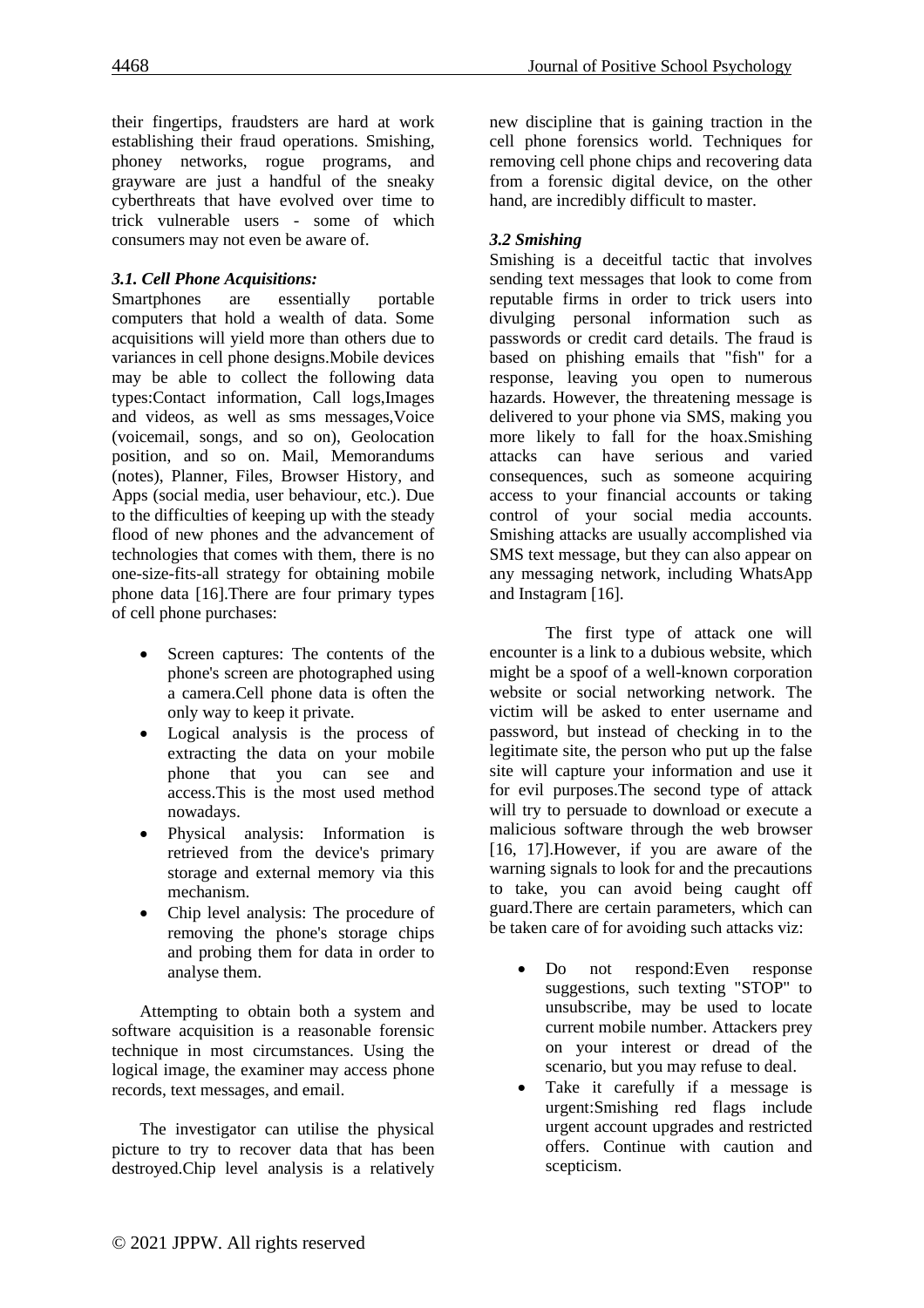- Ask your bank or merchant right away if you have any worries.
- Account modifications or login details are not requested via text texts by reputable institutions. Any urgent alerts can also be verified via your online accounts or by calling an authorised phone support.
- In your message, don't include any links or contact information.When giving links or contact information in emails that make you feel anxious, be cautious. If at all feasible, use formal communication methods.
- Please double-check the phone number.Strange numbers, like 4-digit ones, are used to identify email-to-text providers. This is only one of the numerous methods a con artist might conceal their true phone number.
- If at all possible, avoid texting credit card numbers.The best way to prevent financial information from being stolen from a digital wallet is to never store it there in the first place.
- It's a good idea to utilise two-factor authentication (MFA). A disclosed password may still be worthless to a smishing attacker if the compromised account requires a second "key" for verification. The most popular MFA solution is two-factor authentication (2FA), which typically uses a text message verification code.Using a separate verification app is a better alternative (such as Google Authenticator).
- It's never a good idea to text a password or account recovery code.Both passwords and text message two-factor authentication (2FA) recovery codes might put your account in jeopardy if they fall into the wrong hands. This information should only be used on official websites and should never be shared with anybody.
- Anti-malware software should be installed.Products like Kaspersky Internet Security for Android can protect you against malicious applications as well as SMS phishing links.

All attempted SMS phishing should be reported to the proper authorities.

## *3.3 Public Wi-Fi Woes*

Nowadays, public, and free Wi-Fi is available practically everywhere, and some towns even provide city-wide Wi-Fi. However, the Wi-Fi network to which users connect their mobile device may not be the safest, since hackers may use network flaws to steal messages, login passwords, and other personal data. In addition to exploiting flaws, some con artists go so far as to construct phoney connections with pseudonyms in order to trick unwary consumers into joining their devices. These types of networks are referred to as "evil-twin" networks.As per a survey conducted by the Kaspersky Security Network, about a 25% of all public Wi - fi connectivity across the world utilize no encryption at all [17]. Anytime, most of the tables in any coffee shop will have patrons tapping away on laptops. Many entrepreneurs, students, and businesspeople use these places as a second office.Most individuals who use public Wi - fi networks have a lot of important and possibly privileged data on their gadgets, some of which may be disastrous if a hacker had access to it. However, the millions of individuals who use public Wi-Fi are probably ignorant of the risks they are putting themselves in. If one wants to be secure while using public Wi-Fi, he must first understand the hazards [17, 18]. These hazards are mainly divided into seven main categories:

- Personal data Theft: One of the most serious and prevalent hazards is the theft of personal information. Personal information can come in a variety of formats: The most susceptible are login passwords, financial information, personal data, and photographs.
- Businesses are vulnerable to cyber attacks because they use public Wi - fi networks to check their accounts, receive files, examine client data, and do a variety of other networkdependent functions. Even while most organizations have security procedures in place to limit the risk of connecting through Wi-Fi, there are still concerns about using a public connection if one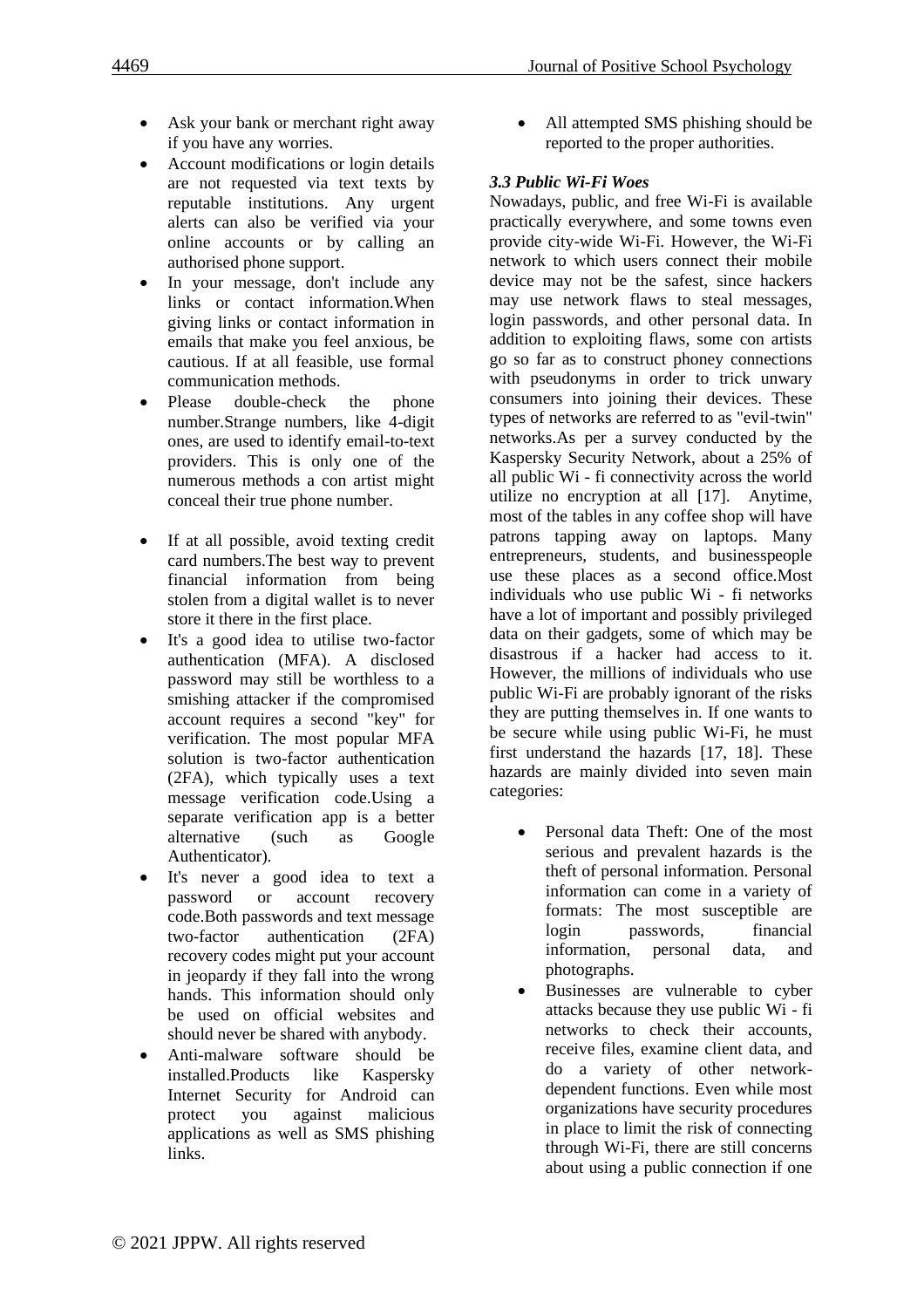of your workers must use a security tool to get access to the internal network.

- Man-in-the-Middle Attacks: A manin-the-middle attack occurs if someone pretends to be a legal public Wi-Fi network provider in order to trick you into joining. Let's pretend you're spending the night in a "Wonder's" hotel. The hotel provides free Wi-Finetwork to its guests, so the guest turns on his/her laptop, switch on Wi-Fi, and look for the network "Wondars." You can overlook the small misspelling if you aren't paying close enough attention. In actuality, the "Wondars" network is a person in a room down the hall who has built up their own hotspot network to entice unsuspecting visitors.
- Connections that are not encrypted: The data you send and receive is encrypted using a secure key while you connect to a website that uses encryption. Without the key, someone intercepting the data would be unable to understand it since it would appear to be unintelligible computer code. Not all websites, however, provide encryption. This is indicated by the HTTP prefix, which appears before the domain name. The site is encrypted if the URL starts with HTTPS. It is not encrypted if the web address only contains HTTP.
- Spyware / Eavesdropping: Anyone connected to the same Wi-Fi network as you can use a packet analyzer, often known as a packet sniffer, to watch what you send and receive.
- If your Wi-Fi network isn't encrypted, these tools allow you to see anything that is transferred over it. These devices aren't always hazardous. Like any other tool, you may use them for good or for bad.
- Network managers can employ spyware to diagnose connection difficulties and other technical problems with their Wi-Fi communication (good). On the other side, they allow hackers to get access

to other users' information and steal anything valuable (bad).

- Malware Distribution: Another risk of using public Wi-Fi is that your device will become infected with malware.Malware comes in a wide range of forms and sizes, including: To mention a few, viruses, worms, Trojan horses, ransomware, and adware. If you're on a public Wi-Fi network with someone with nefarious intent, they could be able to install malware on your computer if it's not well-protected. By exploiting the hotspot, itself, an unscrupulous Wi-Fi provider may infect your PC with one or more of these vulnerabilities.
- Account Hijacking: Another problem with public Wi-Fi network security is the hijacking of accounts. An attacker hijacks data about your system's connection to websites or other services in this situation. Once the attacker gets that information, he may impersonate your machine and seize control of the connection.

## *3.4 Malicious Apps:*

For both Android and iPhone users, fake apps have become a serious problem.This is mostly due to fraudulent programmes that hide in plain sight on well-known sites like Google Play and Apple's App Store. Cybercriminals install malware on consumers' mobile devices in the background after they download malicious software, making it hard for them to notice anything is amiss. While people believe they've merely installed a new software, spyware is busily gathering personal data.

#### **4. Challenges in Mobile Forensics**

Non-forensic tools aren't meant to expose information from mobile devices, although they can be used to do so. Forensic tools are tools created particularly to extract data from mobile devices. To address this scenario, two different techniques have been used: either reducing the time between the release of the phone and the availability of Mobile Device forensic software for that phone, or creating a baseline to determine the usefulness of a tool on a certain device [5, 18].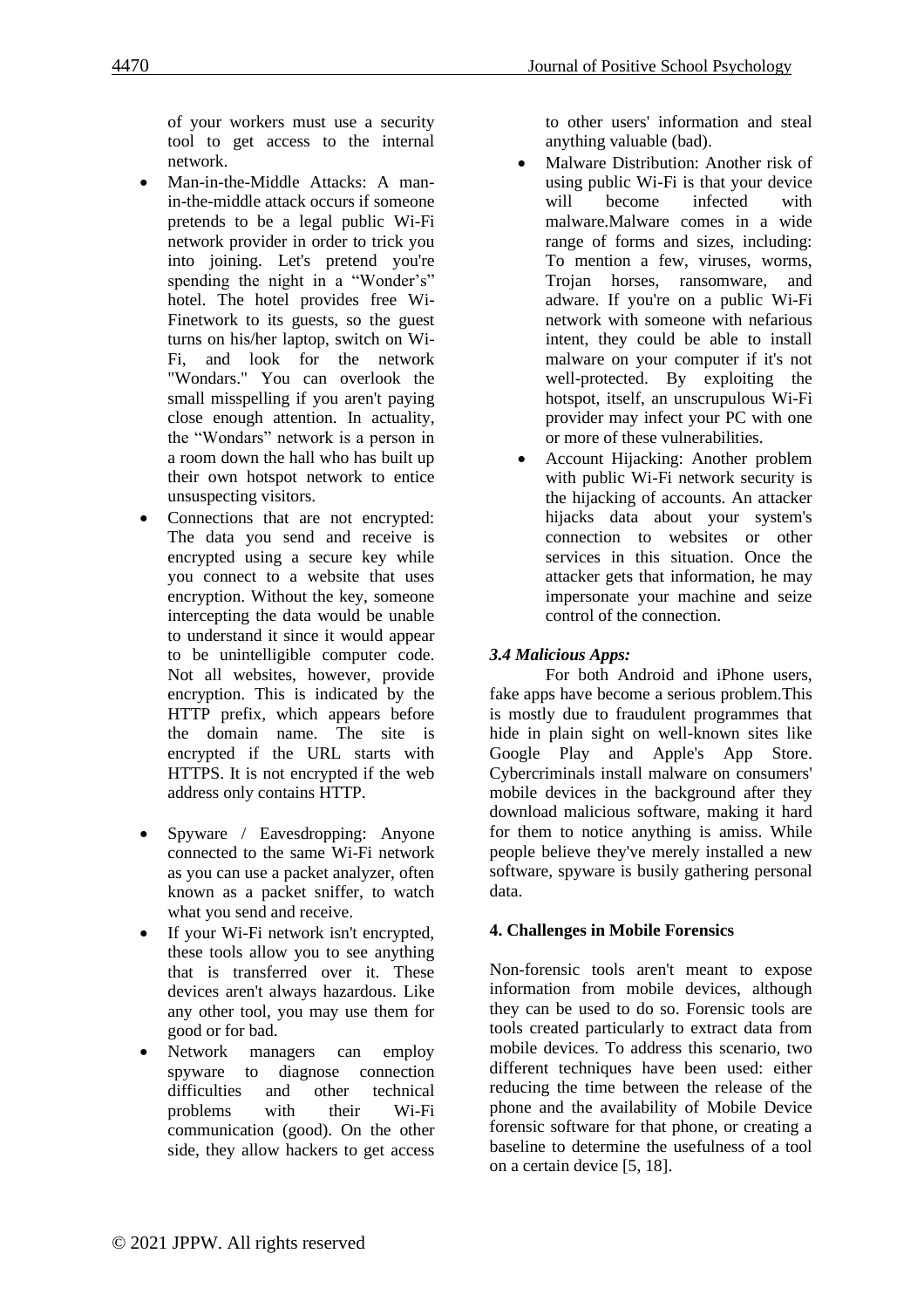The fact that information may be accessible, saved, and synced throughout several devices is one of the most important forensic challenges with regard to the mobile platform. Because the data is volatile and may be readily manipulated or withdrawn from afar, it necessitates extra work to keep it secure. Mobile forensics differs from computer forensics in that it offers forensic examiners with new obstacles [19].Digital evidence from mobile devices is typically difficult to gather for law enforcement and forensic investigators.Some of the causes are as follows:

- Hardware Disparities: There are a plethora of mobile phone models available on the market from a variety of manufacturers. Depending on the size, hardware, features, and operating system of the phone, forensic examiners may face a variety of mobile phones. Furthermore, due to the short product development cycle, new models arrive often.Examiners must be able to adapt to new challenges and keep current on mobile device forensic techniques as the mobile environment grows.
- Network Careers Differ: The first step in any mobile phone enquiry is to identify the phone.Due to the different network providers, even skilled detectives find it impossible to identify a phone by look alone.A subset of features from a specific hardware vendor might be offered under many carrier names.
- Mobile Platform Security: Security systems are in place on modern mobile platforms to protect user data and privacy.During forensic collection and examination, these features function as a stumbling block. Modern mobile devices, for example, include built-in encryption methods from the hardware to the software layers. To retrieve data from the devices, the examiner may need to break through various encryption techniques.
- Data Preservation: It's critical to restrict the device from receiving any

more data or voice communication during a smartphone investigation.Because sms messages are kept in a "First In, First Out" fashion, fresh messages may overwrite previous ones. Incoming calls can also wipe all call history logs, and if a device isn't safeguarded from incoming communications, it can be remotely erased of all data. As a result, these phones will need to be stored in a wireless storage container when they are first acquired. This may be done in a number of ways, each with various degrees of success. Three layers of conventional aluminium foil, a nickel, silver, and copper tri-weave mesh material shield, and an anodized aluminium shielded enclosure designed to protect wireless devices from radio waves are among the instruments available.

- Inadequate Resources: As previously stated, as the number of mobile devices increases, so will the number of forensic examiner tools required.Forensic acquisition gear including as Power cords, chargers, and adapters for various cell devices must be maintained on hand in order to acquire such devices.
- Data concealment, obfuscation, falsification, and secure deletion are anti-forensic tactics that make digital media investigations more difficult.
- Power and Connectors: Keeping the phone charged up is another challenge that investigators face. A phone's battery will eventually die if it is kept unplugged for an extended length of time. Because many cell devices store data in ramdisk, a complete loss of power might result in the loss of data and, as a result, vital evidence. As a result, it is preferable to maintain a phone charged. Regrettably, there is currently no standard for mobile phone power requirements.
- Data Formats: Like the other components that make up a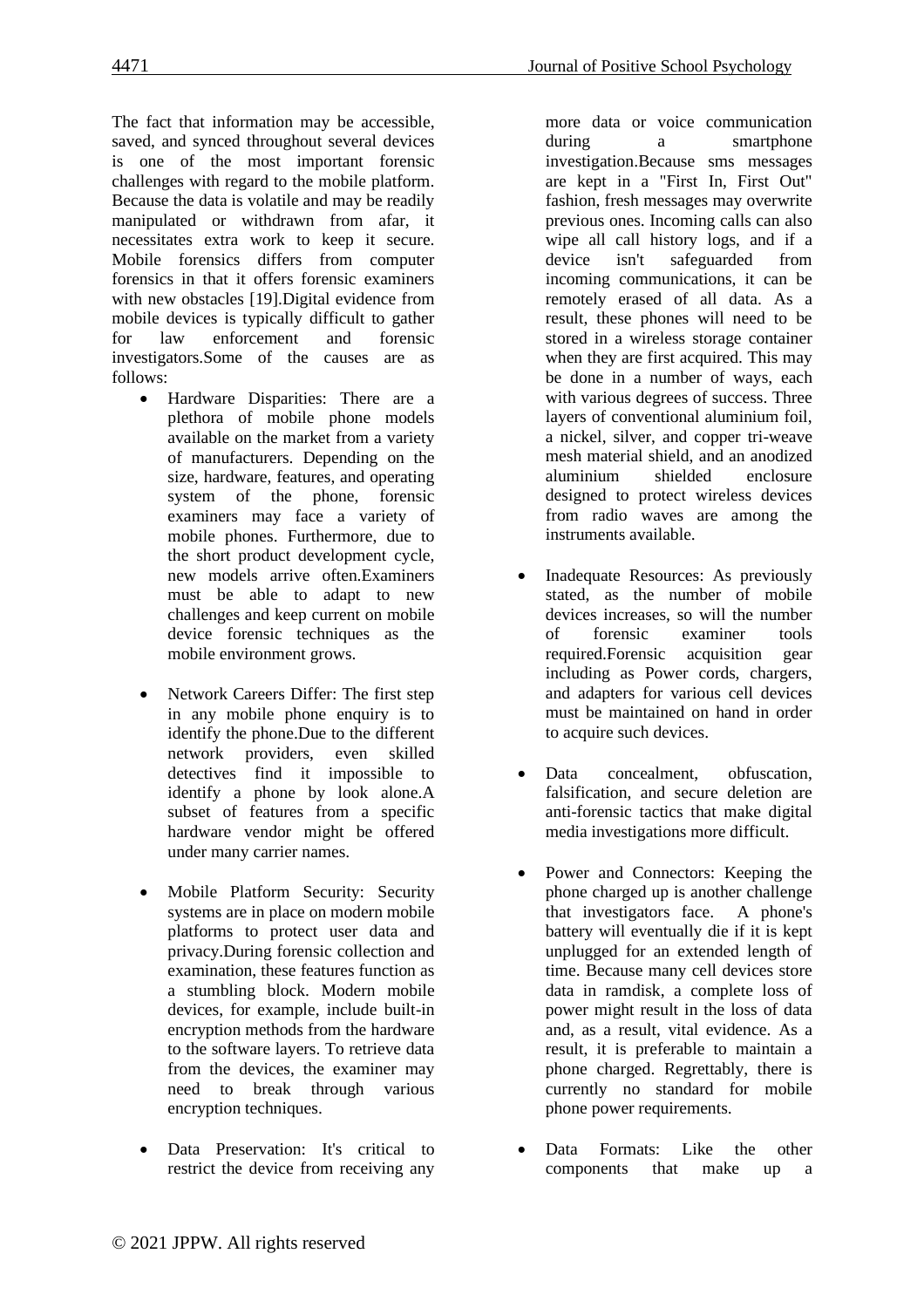contemporary mobile phone, most of the information sought by an investigator does not have a standard format or location.Data files can be kept in a number of places. As previously indicated, certain SIM card can be used to store data in the phone's memory.RAM can be classified as either volatile (needs an electrical charge to maintain information) or non-volatile (does not require an electrical charge to maintain information). in mobile phone hardware (retains information without an electrical charge). All of these forms of memory may include information, which investigators and forensic software developers must be aware of.

- Inconsistency of Evidences: Digital evidence may be readily manipulated with, whether intentionally or unwittingly. Browsing an app on a phone, for example, might cause that app's data to be altered.
- Changing the Operating System of a Mobile Device: Moving programme data, renaming files, and changing the device's operating system, as well as changing the manufacturer's operating system, are all possibilities.The suspect's expertise and experience should be taken into account in this case.
- Availability of Tools: There are a plethora of smart phones to choose from. A variety of tools must be used since a single tool may not be able to support all devices or perform all of the essential activities. It might be tough to select the appropriate tool for a certain phone.
- Legal Issues: Mobile devices can be used by criminals to conduct crimes that cross national borders. The forensic examiner must be knowledgeable with both the seriousness of the offence and local legislation in order to deal with these appropriate law enforcement concerns.

## **Conclusion:**

Our lives are becoming increasingly reliant on wireless technology. A need for method guidelines for the evaluation of smart phones and other smart devices has evolved as a result of the rising demand for testing of these devices. These devices record a bit of our day every time we use them for convenience.Companies and law enforcement are increasingly using this data to establish a timeline of our locations and behaviours that would otherwise be lost.Smart phones store call records, contact information, sms, music, prepared replies, streaming video, still picture files, google calendar, records and data files, and location data. Investigators must be cautious in their use of this data and in their interpretation of it. If you don't, what you believed would lead to digital paradise may instead lead to digital prison.

The mix of diverse devices and systems, as well as the fact that it is connected to a live network, causes additional problems. One issue is power outages, which might result in security protocols reactivating. Another problem is the remote destruction of critical information. When attempting to probe a smart telephone or gadget on a network system, investigators have hurdles with both training and time constraints [18]. On the other hand, investigators do not have a standardised process for obtaining evidence from these devices to help in investigations.The sheer quantity of networks and device manufacturers;the challenge of keeping a phone powered while preventing it from receiving incoming messages; the hundreds of electrical and data connectors currently in use; the many operating systems and communication protocols currently in use; by vendors for storing relevant information.While the specifics of each device's inspection may differ, the examiner may guarantee that data collected from each smart phone is adequately recorded and by applying same examination procedures, the outcomes are reproducible and defensible in court [18, 19].

The purpose of this article is to assist scientific investigators and multimedia investigators in designing techniques that are adapted to their individual demands [20].

Future Scope: Future applications of mobile phone forensic techniques include analysing multiple file systems used in smart phones,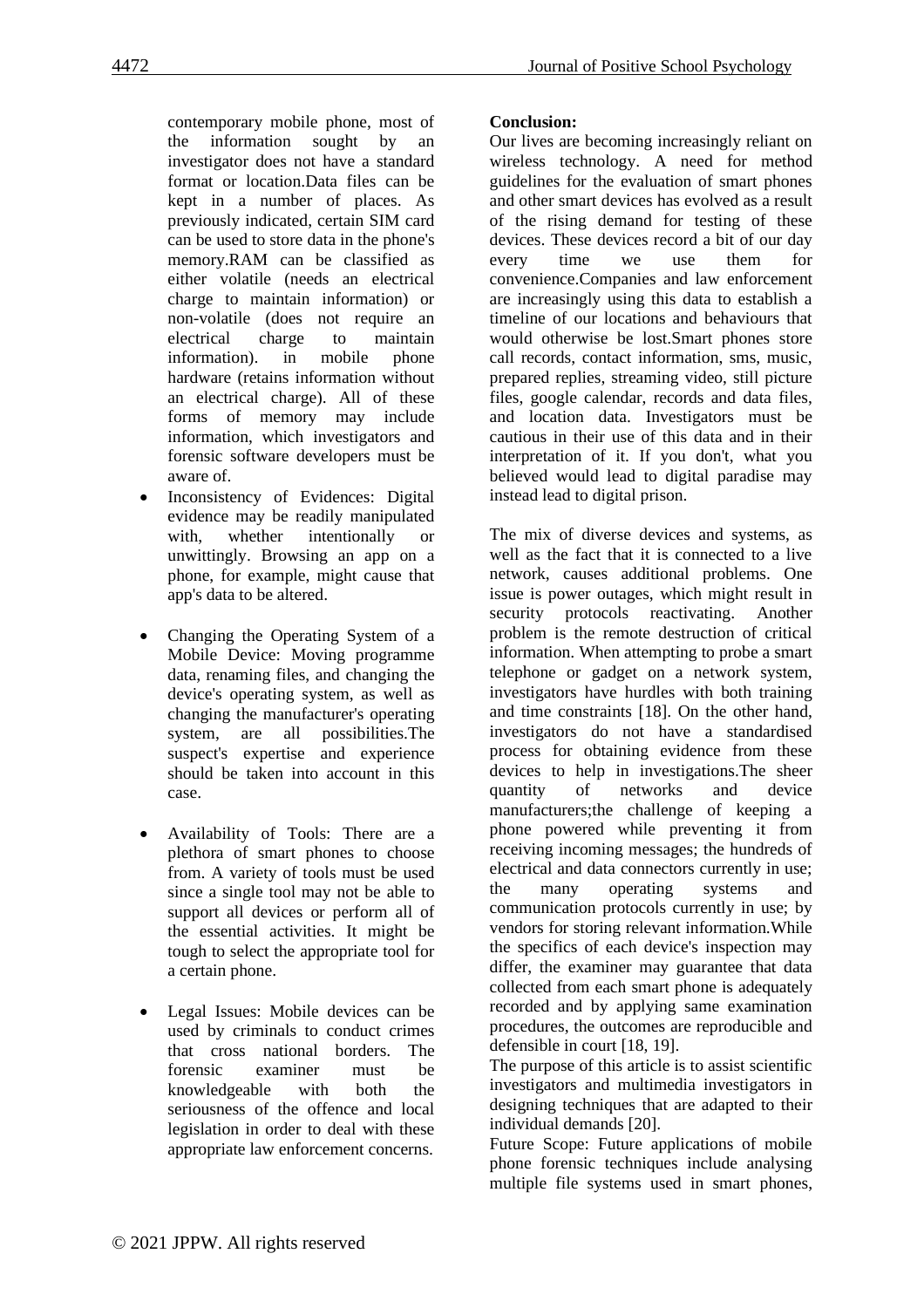such as Android, Windows Mobile, and iOS, among others. This might be incredibly useful in detecting crimes and gathering evidence.

### **ACKNOWLEDGEMENTS**

Authors would like to express their gratitude towards the management of Shree Guru Gobind Singh Tricentenary University, for providing ample support throughout the study.

## **REFERENCES:**

- 1. E. Casey, (ed.) Handbook of Digital Forensics and Investigation, Academic Press, 2010.
- 2. Larson S. The Basics of Digital Forensics: The Primer for Getting Started in Digital Forensics. Journal of Digital Forensics, Security and Law. 2014. doi:10.15394/jdfsl.2014.1165
- 3. J. Bates, Fundamentals of computer forensics, Information Security Technical Report, Elsevier, 1998.
- 4. Kessler G. Advancing the Science of Digital Forensics. Computer (Long Beach Calif). 2012;45(12):25-27. doi:10.1109/mc.2012.399
- 5. S. Conder and L. Darcey. Android Wireless Application Development, Addison Wesley, 2009.
- 6. N. Al Mutawa, I. Baggili, A. Marrington,"Forensic analysis of social networking applications on mobile devices", Digital Investigation, Volume 9, Pages S24-S33, August 2012.
- 7. Kumar M. Mobile Phone Forensics. *International Journal of Electronic Security and Digital Forensics*. 2021;13(1):1. doi:10.1504/ijesdf.2021.10029656
- 8. Singh P, Bhargava B, Paprzycki M, Kaushal N, Hong W. *Handbook Of Wireless Sensor Networks: Issues And Challenges In Current Scenario's*.
- 9. Kallil M. The Potential Problems of Admissibility and Relevancy of Digital Forensics Evidence in Syariah Courts. *International Journal of Psychosocial Rehabilitation*. 2020;24(5):1027-1032. doi:10.37200/ijpr/v24i5/pr201776
- 10. Ayers, R., Jansen, W., Cilleros, N., Daniellou, R. (2006). An Overview of Cell Phone Forensic Tools. Retrieved on Sept. 10, 2007 from

http://www.techsec.com/TF-2006- PDF/TF-2006-RickAyers-MobileForensics-TechnoForensics.pdf

- 11. J. Park, H. Chung, S. Lee," Forensic analysis techniques for fragmented flash memory pages in Smartphone", Digital Investigation, Volume 9, Issue 2, Pages 109-118, November 2012.
- 12. Ayers, R. P. Jansen, W. A. (2006). Forensic Software Tools for Cell Phone Subscriber Identity Modules. Association of Digital Forensics, Security and Law , April 20-21, 2006 , Las Vegas, NV.
- 13. Forensic analysis of mobile phone internal memory Svein Y. Willassen Norwegian University of Science and Technology
- 14. Chetry A, Sarkar M. Mobile Forensics And Its Challenges. Digital Forensics (4n6) Journal. 2020. doi:10.46293/4n6/2020.02.03.07
- 15. Hylton, H. (2007). What Your Cell Phone Knows About You. Time. Retrieved on September 1, 2007 from http://www.time.com/time/health/artic le/0,8599,1653267,0 0.html
- 16. Scientific Working Group on Digital Evidence. (2007). Special Considerations When Dealing With Cellular Telephones. Retrieved September 12, 2007 from http://68.156.151.124/documents/swg de2007/SpecialConsi derationsWhenDealingwithCellularTel ephones-040507.pdf
- 17. Zareen, & S. Baig,." Mobile Phone Forensics Challenges, Analysis and Tools Classification". Fifth International Workshop on Systematic Approaches to Digital Forensic Engineering (SADFE.2010), (pp.  $47 -$ 55),2010.
- 18. S. Raghav, & A. K. Saxena," Mobile Forensics: Guidelines and Challenges in Data Preservation and Acquisition". IEEE student Conference on Research and Development, (pp. 5-8), Malaysia, 2009.
- 19. B. Sharma, M. Hachem,V.P. Mishra, M.J. Kaur. Internet of Things in Forensics Investigation in Comparison to Digital Forensics. In: Singh P., Bhargava B., Paprzycki M., Kaushal